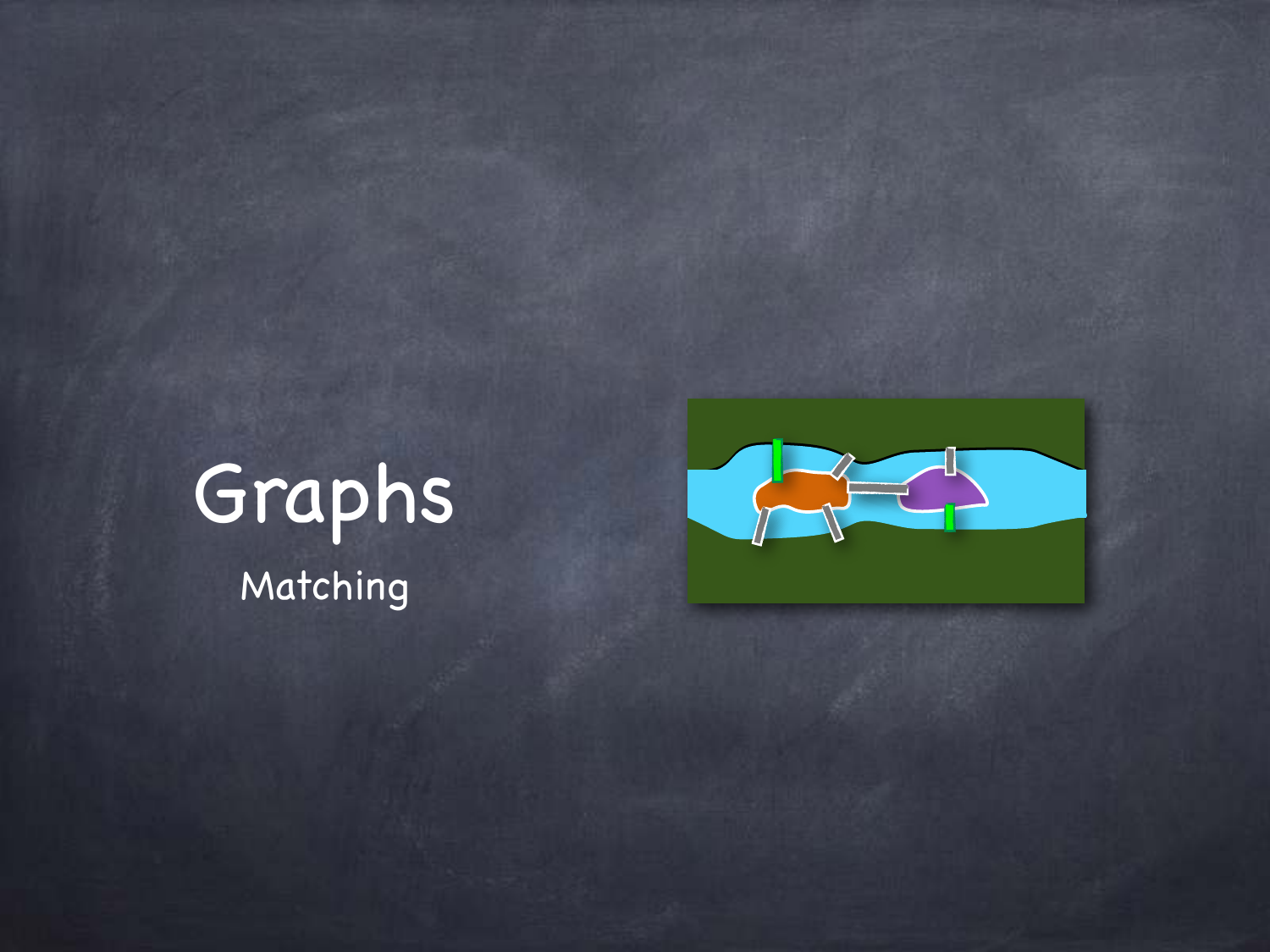## Matchings

A **matching** in a graph G=(V,E) is a set of edges which do not share any vertex

 $\bullet$  i.e., a set M ⊆ E s.t.  $\forall e_1, e_2 \in M$ ,  $e_1 \neq e_2 \rightarrow e_1 \cap e_2 = \emptyset$ 

Every node gets "matched" with at most one other node

Trivial matchings: Ø is a valid matching. For any e∈E, {e} is a valid matching, too.

A perfect matching: All nodes are matched by M.

i.e., a matching M s.t. ∀v∈V, ∃ e∈M s.t. v∈e

May or may not exist

Algorithmic task: given a graph find a largest (maximum) matching Efficient algorithms do exist (we will not cover them here)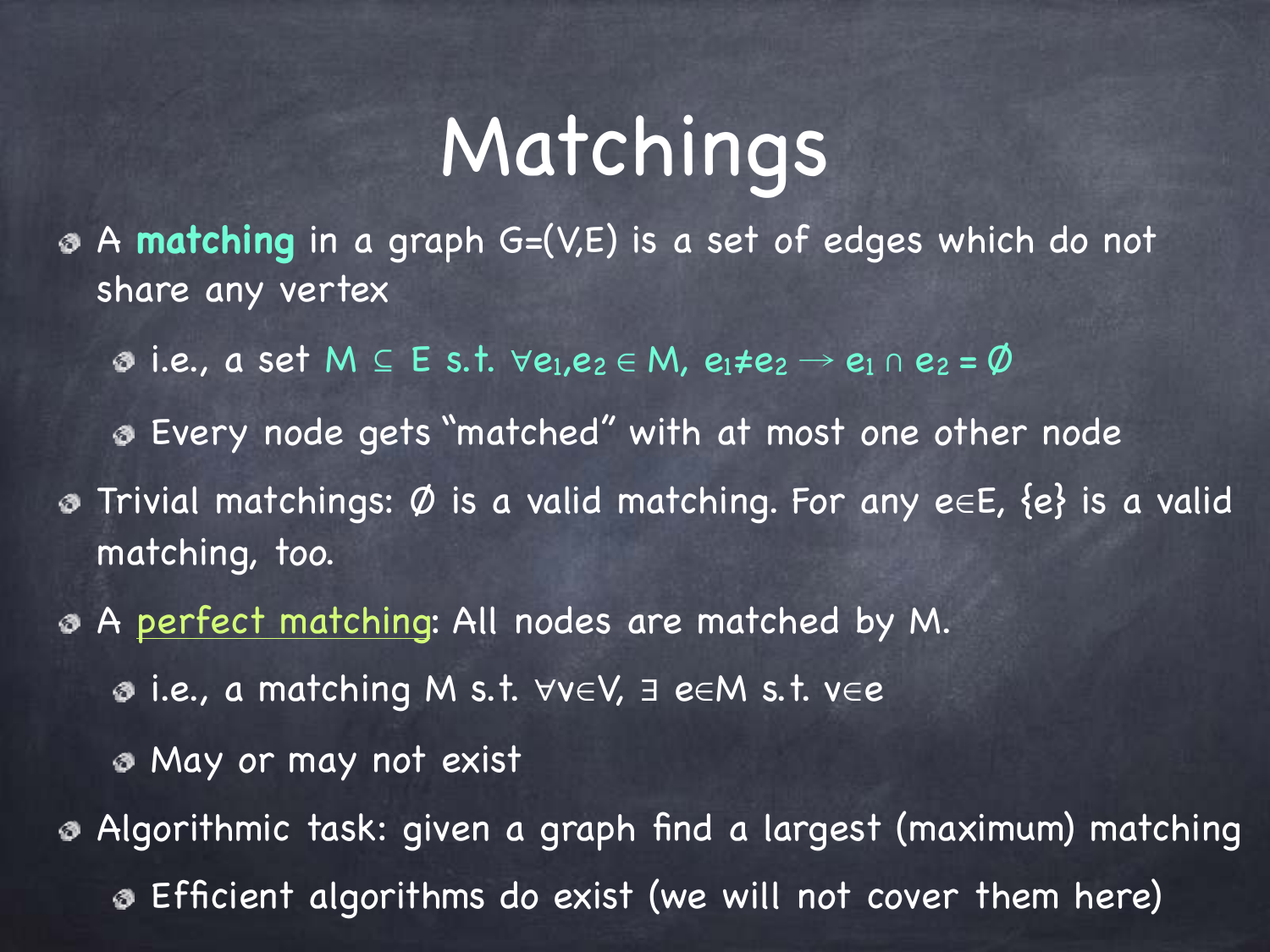## Matchings in Bipartite Graphs

Denote by G=(X,Y,E) a bipartite graph (X∪Y,E) where X,Y≠Ø, X∩Y=Ø and, ∀e∈E, |e∩X|=|e∩Y|=1

Given bipartite G=(X,Y,E), a complete matching from X to Y is a matching M s.t. |M|=|X|

Exists only when |X| ≤ |Y| because |M| ≤ min (|X|,|Y|)

**B** If  $|X|=|Y|$ , a complete matching from X to Y is also a complete matching from Y to X

And is a perfect matching

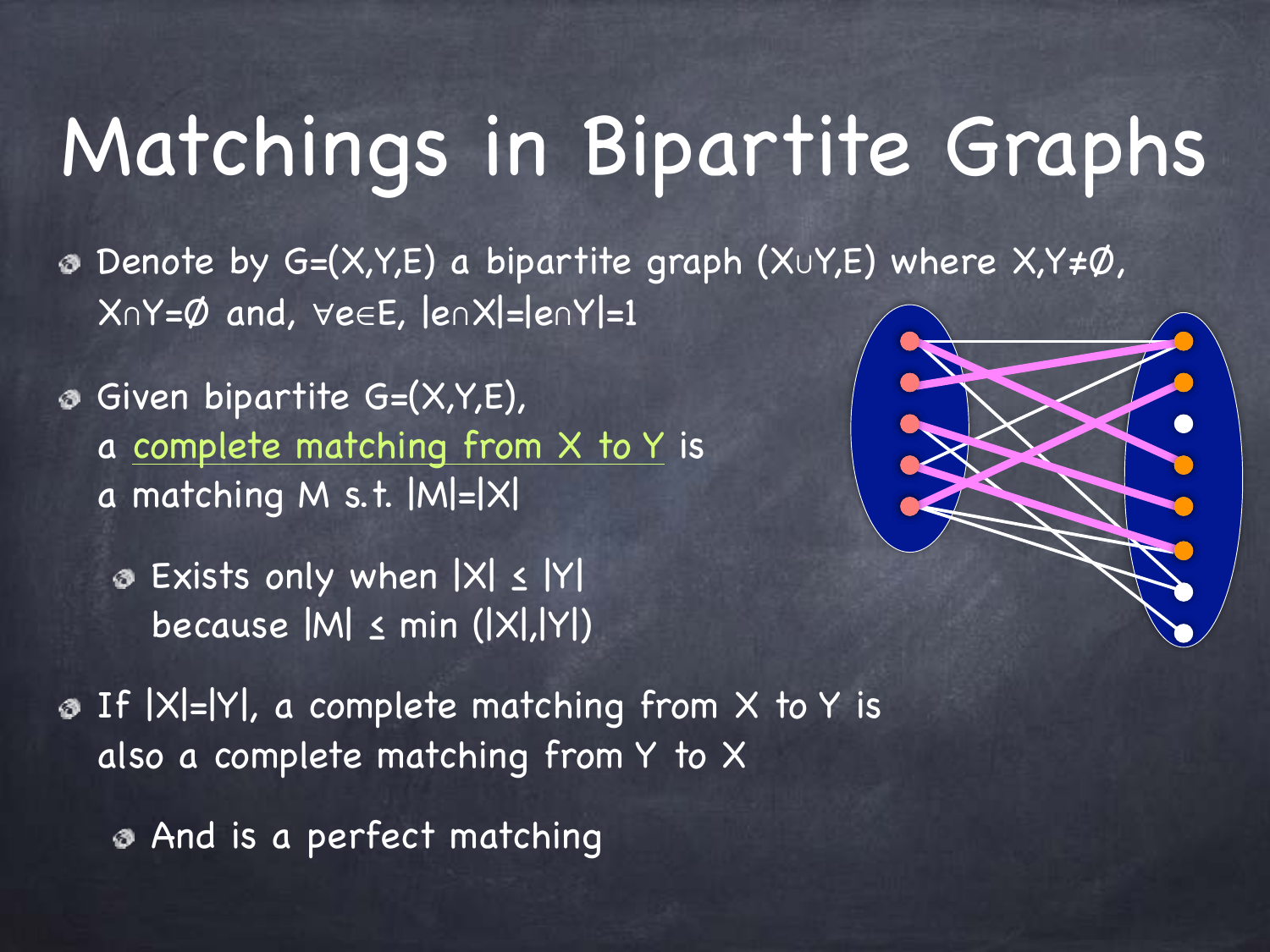#### Graph Matching in Action **in action**

Matching in bipartite graphs

**Graphs** 

Assigning tasks to workers: a {worker, task} edge if the worker is qualified for the task. A worker should be assigned only one task, and each task needs only one worker.

Maximum matching: Getting most tasks assigned to workers

Advertisements and slots (e.g., on webpages): each advertiser specifies which slots they prefer; the goal is to maximise the number of slots filled

Additional issues: weights (maximum weight matching), costs (e.g., minimum cost perfect matching), "online matching"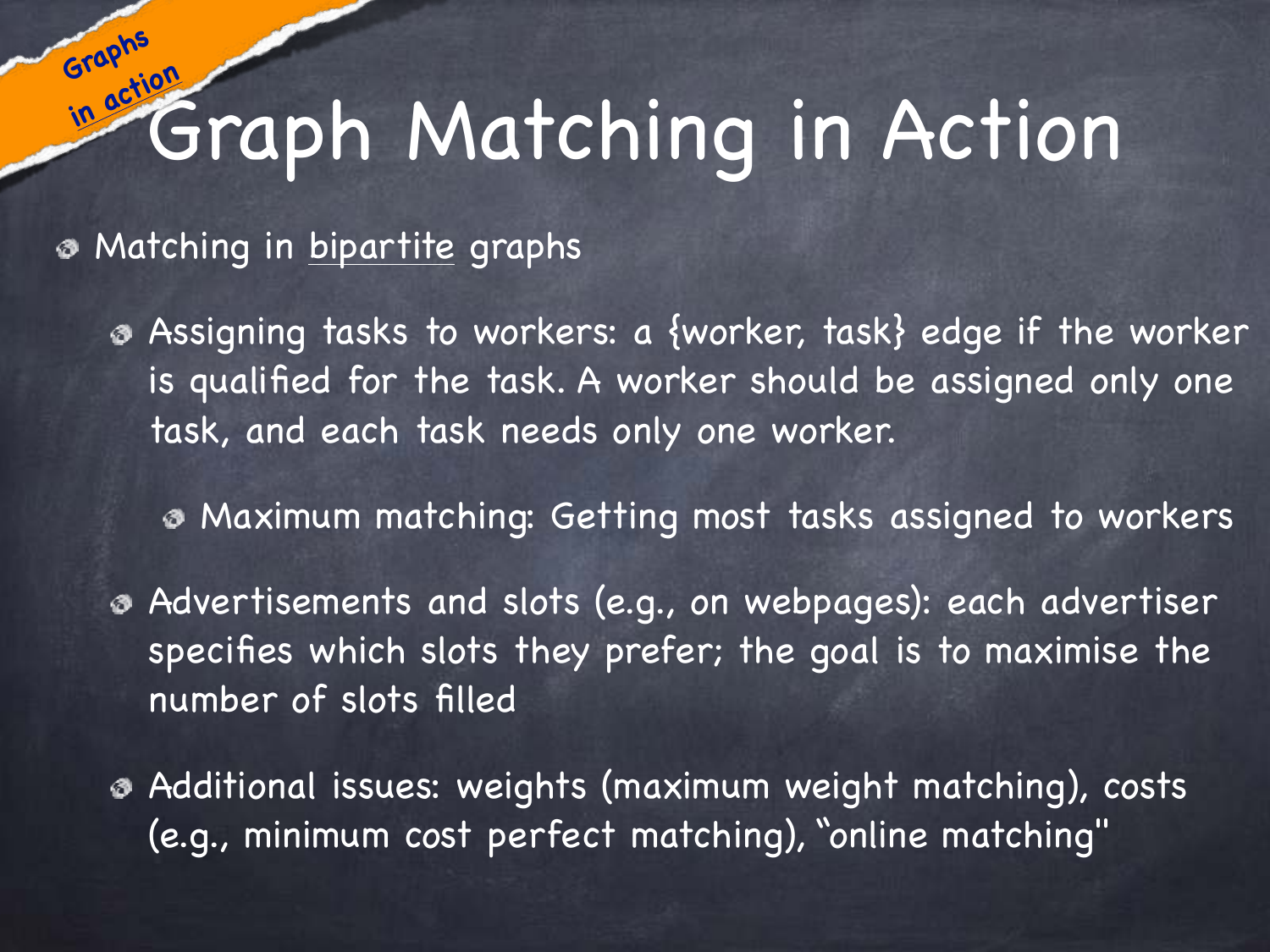# Shrinking Neighbourhood

Given a graph G = (V,E), and v ∈ V, we define v's **neighbourhood**: **Γ({v})** ≜ **{ u | {u,v}** ∈ **E }** More generally, neighbourhood of a set S ⊆ V:  $\odot$  Γ(S)  $\triangleq$   $\bigcup_{v \in S} \Gamma({v})$ In a bipartite graph, G=(X,Y,E), consider S ⊆ X  $\odot$   $\Gamma(S) \subseteq Y$ We shall say S is shrinking if |Γ(S)| < |S| More generally, for B ⊆ Y, S shrinking in B if |Γ(S) ∩ B| < |S| i.e., the set of neighbours of S in B is smaller than S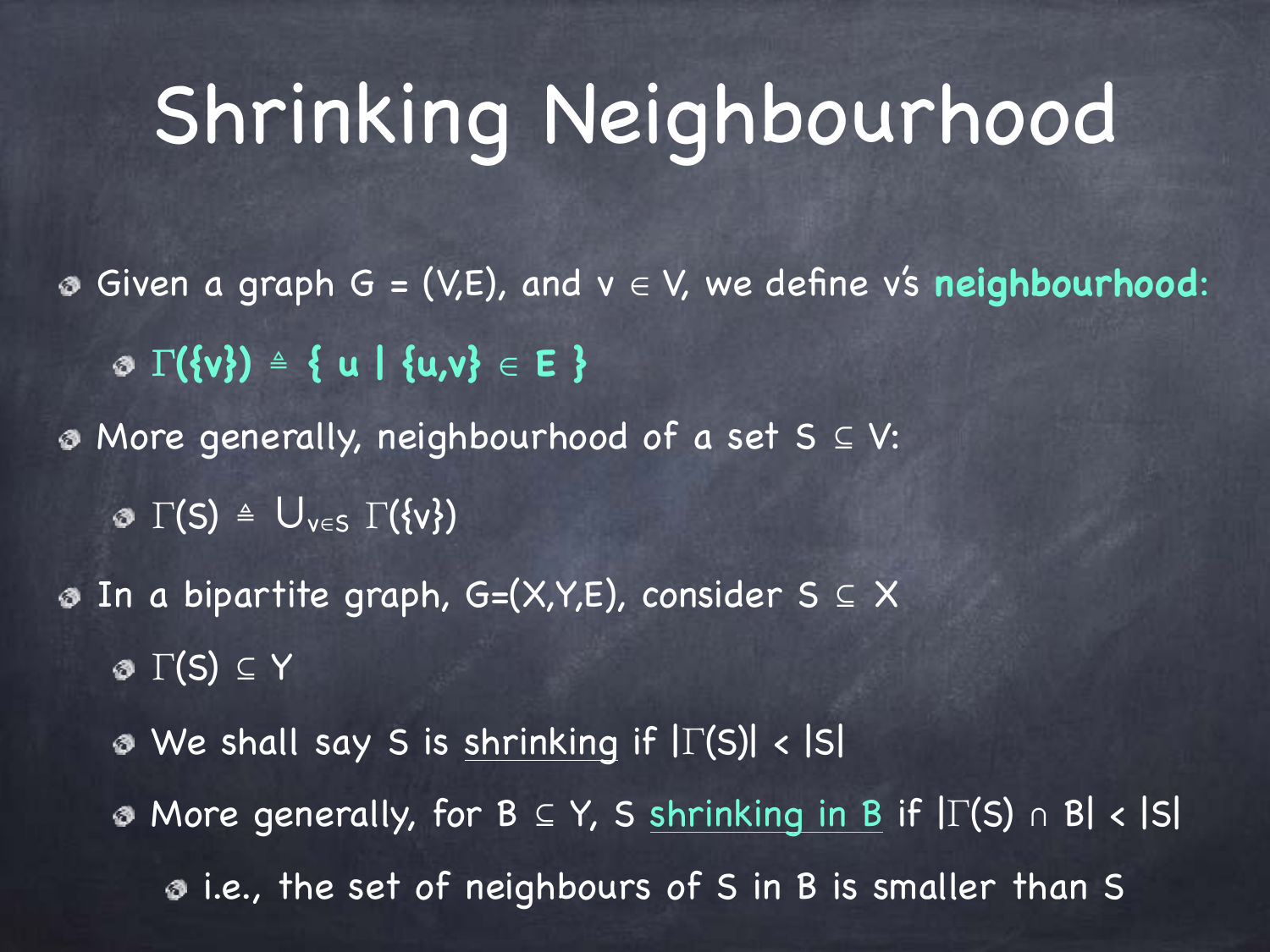Bipartite graph G=(X,Y,E) has a **complete matching from X to Y iff no subset of X is shrinking**

i.e., "no shrinking subset" is a necessary and sufficient condition for a complete matching to exist

Easy direction: Necessary

 $\bullet$  i.e., If there is a complete matching from X to Y, then  $\forall S \subseteq X$ , S is not shrinking in Y [Why?]

Proof of sufficiency: Coming up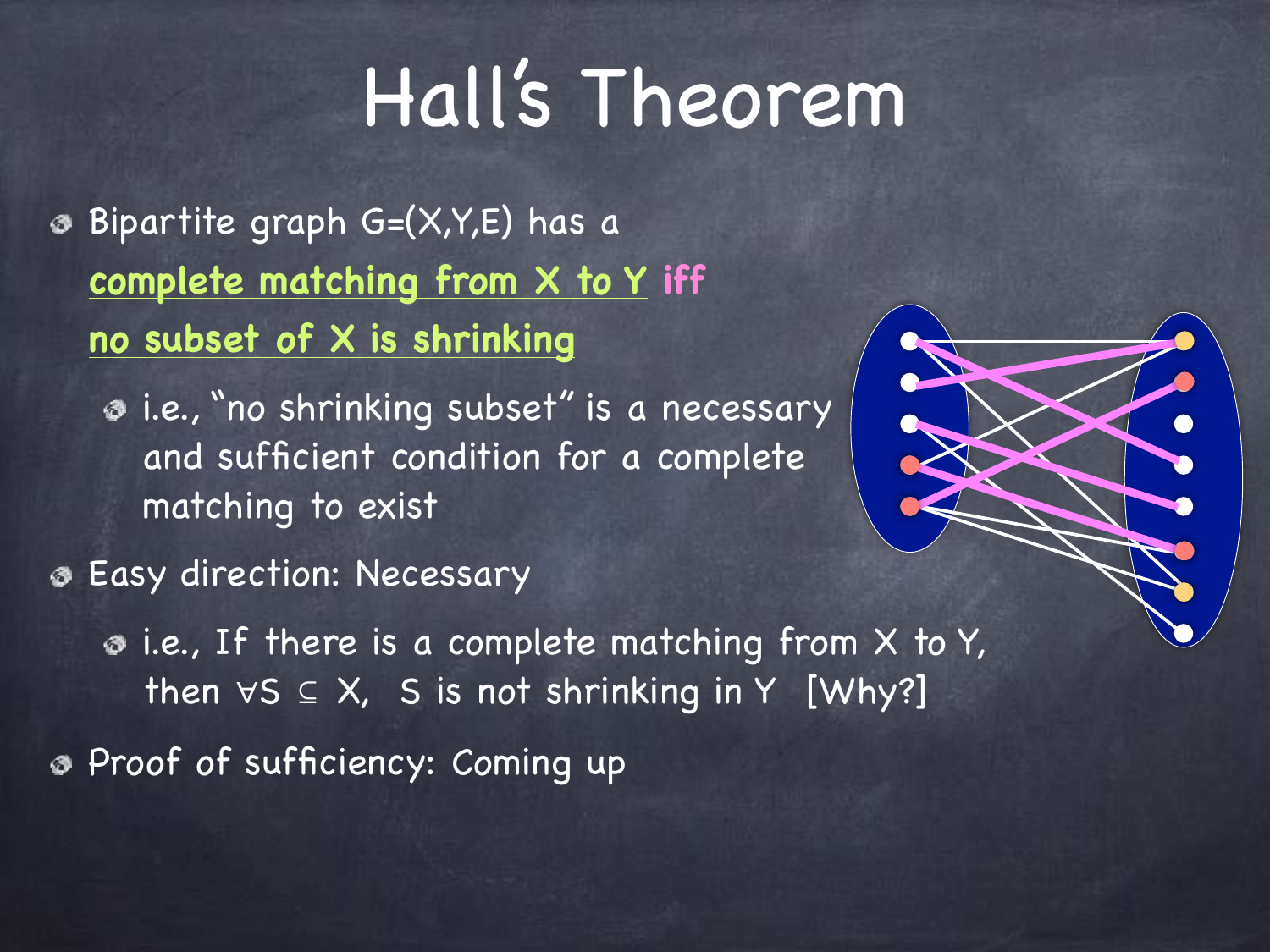- **Claim**: No shrinking S⊆X → ∃ a complete matching from X into Y
- Proof by strong induction on |X|.
- $\odot$  Base case,  $|X|=1$ :  $\checkmark$  (How?)
- Induction step: Suppose claim holds for graphs with  $|X| \leq k$ .
	- $\circ$  Given graph (X,Y,E) with  $|X|=k+1$ , s.t.  $\forall U \subseteq X$ ,  $|\Gamma(U)| \geq |U|$
	- Pick an arbitrary x∈X, and an arbitrary neighbour y of x (since {x} is not shrinking, x has a neighbour).
	- **B** Case 1: There is a complete matching from X-{x} to Y-{y}. Then, X has a complete matching into Y  $\checkmark$  $\bullet$  Case 2: No complete matching from X-{x} to Y-{y}.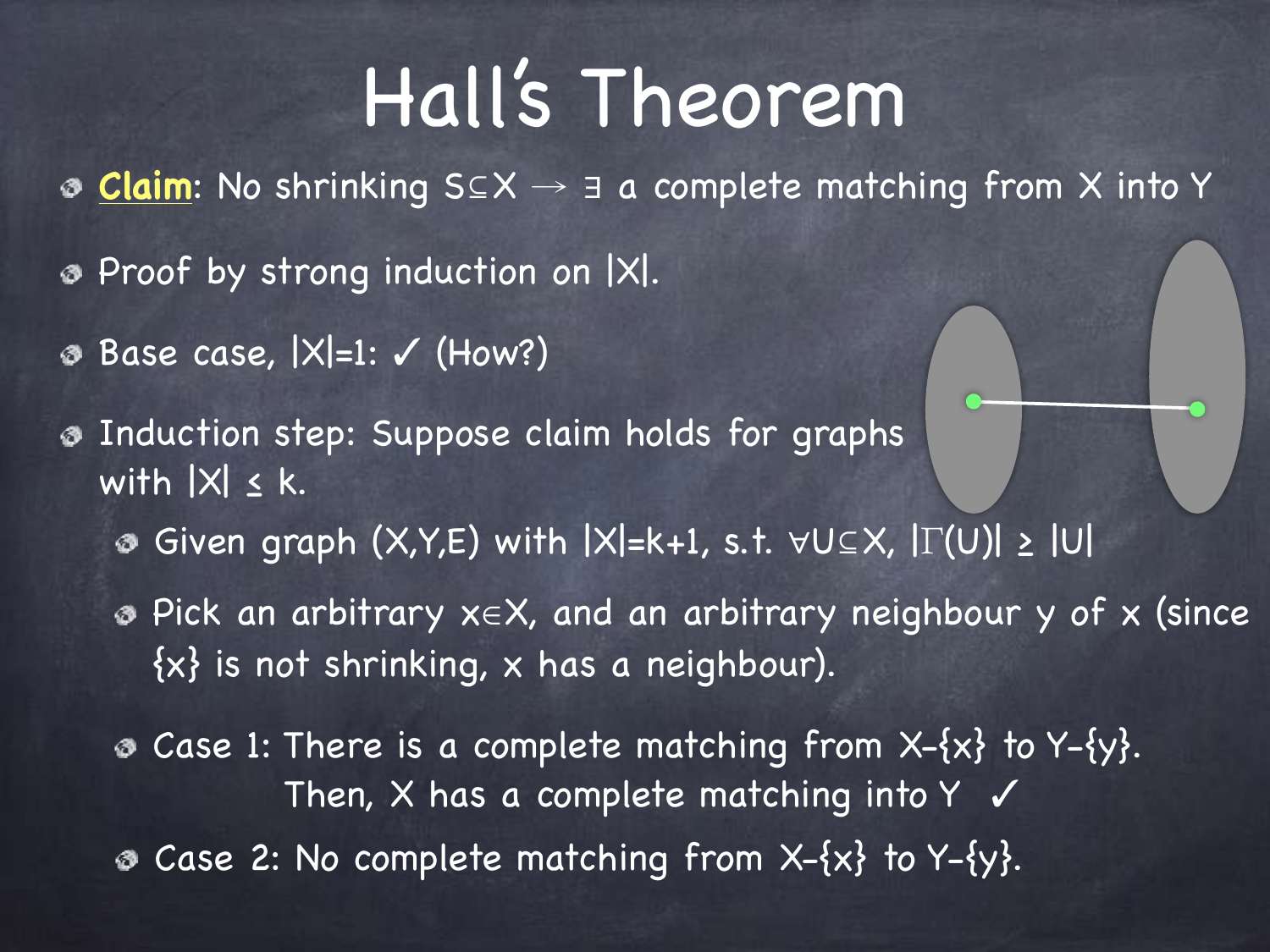By ind. hyp., ∃ S ⊆ X-{x} s.t. S is shrinking in Y-{y} S shrinking in Y-{y} but not in Y. So, |Γ(S)|=|S| Claim: ∃ a complete matching from S into Γ(S) |S| ≤ k, and no subset of S is shrinking. So by ind. hyp. ∃ a complete matching of S into Y. This must be into  $\Gamma(S)$ Claim: ∃ a complete matching from X-S into Y-Γ(S) |X-S|≤k. By ind. hyp., enough to show ∀T⊆X-S, |Γ(T )-Γ(S)| ≥ |T| Consider U=T∪S. |Γ(U)| ≥ |U| = |T|+|S|.  $\circ$  Then  $|\Gamma(T)-\Gamma(S)| = |\Gamma(U)-\Gamma(S)| = |\Gamma(U)|-|\Gamma(S)| \geq |T|$ Hence ∃ a complete matching from X into Y Given graph (X,Y,E) with |X|=k+1, s.t. ∀U⊆X, |Γ(U)| ≥ |U|  $\circ$  Case 2: No complete matching from X-{x} to Y-{y}. ✓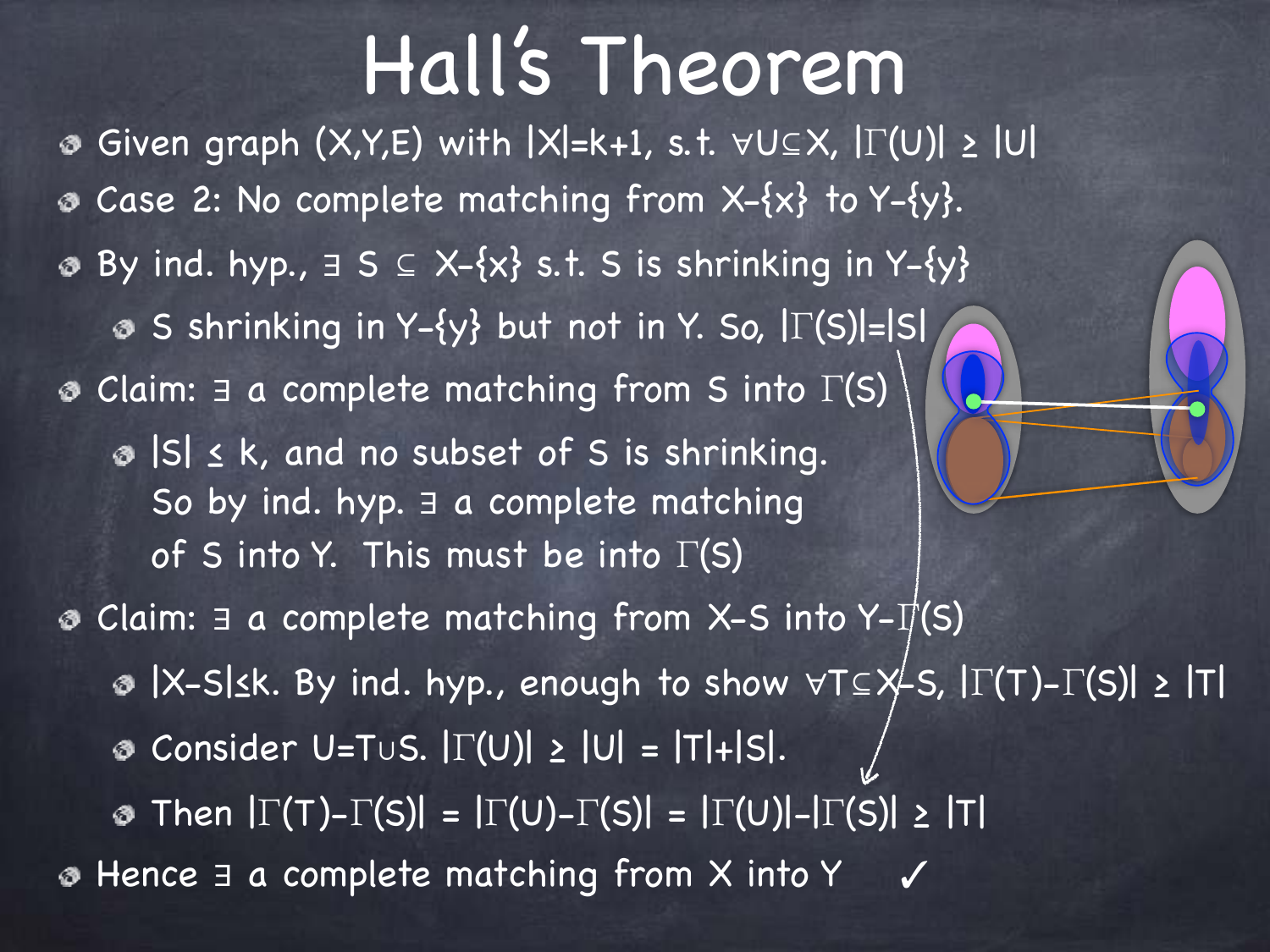- **Claim**: No shrinking S⊆X → ∃ a complete matching from X into Y
- Proof by strong induction on |X|.
- $\odot$  Base case,  $|X|=1$ :  $\checkmark$  (How?)
- Induction step: Suppose claim holds for graphs with  $|X| \leq k$ .
	- Given graph (X,Y,E) with |X|=k+1, s.t. ∀U⊆X, |Γ(U)| ≥ |U|
	- Pick an arbitrary x∈X, and an arbitrary neighbour y of x (since {x} is not shrinking, x has a neighbour).
	- **B** Case 1: There is a complete matching from X-{x} to Y-{y}. Then, X has a complete matching into Y  $\checkmark$
	- $\circ$  Case 2: No complete matching from X-{x} to Y-{y}.  $\checkmark$